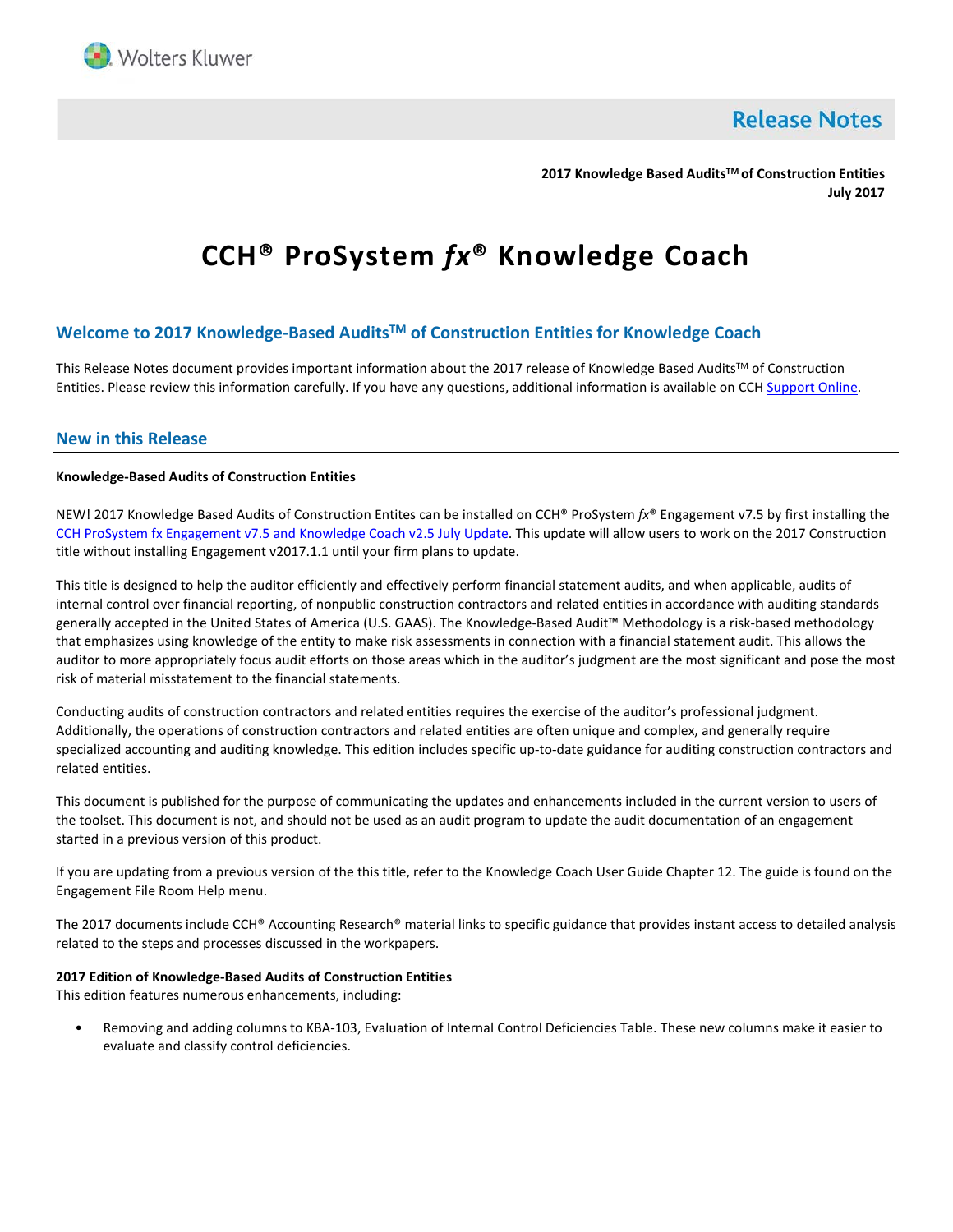- Adding table, "Communication of Internal Control Deficiencies" in KBA-103. This table is added to allow the auditor to document the auditor's communication of internal control deficiencies to those charged with governance and management. If a deficiency in table 1 is a material weakness, significant deficiency, or a deficiency in internal control it will flow to this new table.
- Reorganizing and rewording columns in Table 2 and 3 of KBA-400, and moving the column to describe the control deficiency to the end for better documentation flow. If you select "No" in the following columns, your control deficiency documented in the last column will flow to KBA-103: Are Controls Activities Present, Effectively Designed and Implemented, Do Compensating Controls, If Any, Adequately Reduce the Risks of Material Misstatement or Are Control Activities Functioning.
- Reorganizing and rewording columns in Relevant Principles and Points of Focus table of KBA-401, and moving the column to describe the control deficiency to the end for better documentation flow. If you select "No" in the following columns, your control deficiency documented in the last column will flow to the conclusion section: Are the Relevant Principles or Points of Focus Present, Are the Identified Controls Effectively Designed and Implemented, Do Compensating Controls Adequately Reduce the Risks of Material Misstatement, or Are the Relevant Principles Functioning for this Component of Internal Control.
- In KBA-401, adding an "N/A" option to the "Are the Relevant Principles of Points of Focus Present?" column to the "Points of Focus" rows ONLY. The user could document the points of focus as not applicable, and the user will not respond to any other columns for that particular row as the diagnostics will clear. The user should focus on the functioning of the relevant principles as not all of the points of focus are required or applicable.
- Removing user options in the "System Change Controls" column of the "Less Complex IT Structure" table.
- Reorganizing and rewording columns in the "More Complex IT Structure" table of KBA-402, and moving the column to describe the control deficiency to the end for better documentation flow. If you select "No" in the following columns your control deficiency documented in the last column will flow to the conclusion section: Are Controls Activities Present, Effectively Designed and Implemented, Do Compensating Controls, If Any, Adequately Reduce the Risks of Material Misstatement or Are Control Activities Functioning.
- Reorganizing and rewording columns in the "Activity-Level Control Objective" table of KBA-40X series, and moving the column to describe the control deficiency near the end for better documentation flow. If you select "No" in the following columns your control deficiency documented will flow to the conclusion section: Are Controls Designed Effectively, Are Key Controls Implemented, Do Compensating Controls Adequately Reduce the Risks of Material Misstatement Created by the Deficiency or Are Control Activities Functioning. Also if you select "Partially" in column, Are Controls Designed Effectively, the control deficiency documented will flow to the conclusion section.
- Adding the functionality to allow users to insert custom rows anywhere in the subprocess table in KBA-40X series.
- Adding appropriate "Segregation of Duties" control objectives to the KBA-40X Series.
- Removing flow in AID-601 on steps 9, 10, and 11 that flow to KBA-102. Flow will remain on other steps in this workpaper.
- Adding "We incorporated an element of unpredictability in designing further audit procedures as follows: (Describe) (See example in practice point above)" to "Management Override" Financial Statement Level Risk in the Planned Overall Response column of KBA-502.
- Pre-setting the "Control Risk" column in KBA-502 to "Max" if the user selects the Tailoring Questions, "Has the auditor been engaged to perform an integrated audit?" and "Does the auditor intend to test the operating effectiveness of internal controls over financial reporting?" as "No" in AUD-100
- Adding new KCO-003 Answer Effects for the Engagement-Level Tailoring Questions Workpaper that will show all answer effects of each tailoring question in AUD-100.
- Adding rounding columns in AID-801 and KBA-301 word versions to match the excel versions of these workpapers.
- Adding two new columns in AID-201, Section I: Nature of Nonattest Services Provided table for user to document the firm and client personnel overseeing the nonattest services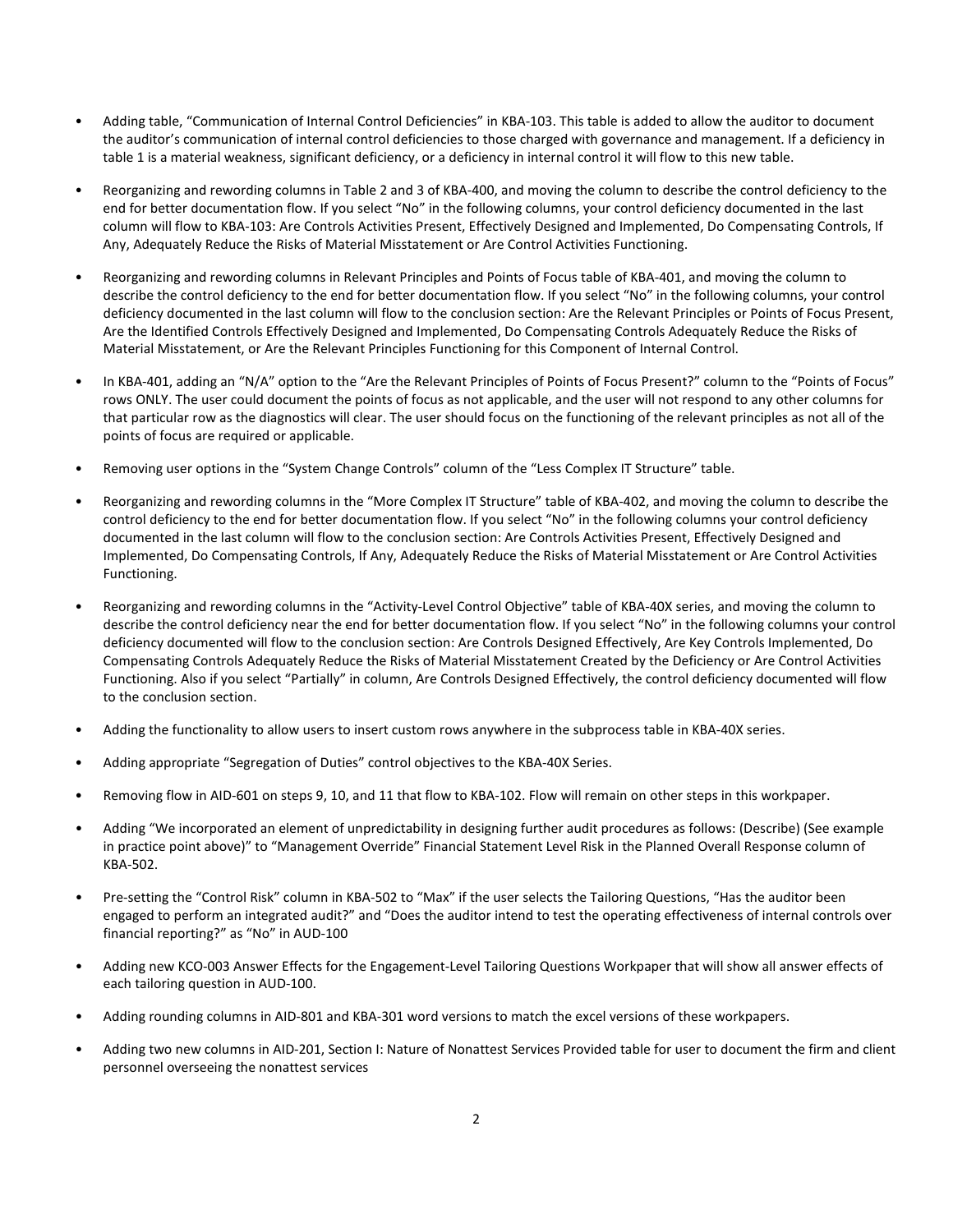- Adding an "N/A" option in the step 12 table of AID-701, "Final Assessment of Control Risk" column.
- Removing steps in AUD-201 that are duplicated in AUD-101 and moving one step from AUD-201 to AUD-101.
- Adding a "Maximum" and "Slightly Below Maximum" option in AUD-701, planned control reliance column.
- Reorganizing and adding steps and tables in AUD-902 to accommodate new accounting standard SAS-132.
- Adding many new CORs, RPTs, and RESs as follows:
	- o AID-844 Board Minutes Review Checklist
	- o AID-845 Dual-Purpose Testing Worksheet
	- o COR-910 Third-Party Support Letter
	- o COR-911 Request for Confirmation of Intent to Provide Support
	- o RPT-0904A Unmodified Opinion: Emphasis-of-Matter Paragraph Related to Going-Concern Uncertainty (In Accordance with SAS-132)
	- o RPT-1030A Unmodified Opinion: Report on an Audit Conducted in Accordance with both U.S. GAAS and the International Standards on Auditing of Financial Statements Prepared in Accordance with International Financial Reporting Standards (IFRS)
	- o RPT-1056A Unmodified Report on a Review of Interim Financial Information: Emphasis-of-Matter Paragraph When a Going Concern Emphasis-of-Matter Paragraph Was Included in the Prior Year's Audit Report, and Conditions or Events Have Been Identified and Substantial Doubt Continues to Exist (In Accordance with SAS-132)
	- o RPT-1057A Unmodified Report on a Review of Interim Financial Information: Emphasis-of-Matter Paragraph When a Going Concern Emphasis-of-Matter Paragraph Was Not Included in the Prior Year's Audit Report, and When Management Is Required under the Applicable Financial Reporting Framework to Include a Statement in the Notes to the Interim Financial Information That Conditions or Events Have Been Identified and Substantial Doubt Exists and Such Statement Is Included in the Notes to the Interim Financial Information (In Accordance with SAS-132)
	- o RES-025 Variable Interest Entity Checklist
	- o RES-026 Going Concern Checklist

[Click here](http://support.cch.com/updates/KnowledgeCoach/pdf/guides_tab/2017%20Construction%20Entities%20Title%20Overview%20for%20Knowledge%20Coach%20Users.pdf) for the 2017 Audits of Construction Entities Title Overview for Knowledge Coach Users.

In addition, forms and practice aids throughout have been updated to include new examples and tips, and where applicable, to take into account:

## **New literature, standards, and developments, reflected in the following current audit and accounting guidance:**

- SAS-132, The Auditor's Consideration of an Entity's Ability to Continue as a Going Concern
- Revised AICPA Code of Professional Conduct (Code) including ET Section 1.295, Nonattest Services
- FASB Accounting Standards Codification™ as of June 30, 2017, through Accounting Standards Update No. 2017-10

## **Important Notes:**

- Make sure to save changes to workpapers before closing the workpaper or the binder to ensure data is correctly updated.
- If your Current Editor Knowledge Coach MS® Word workpapers become read-only or crash, please do the following:
	- o Keep the binder with the affected workpapers open.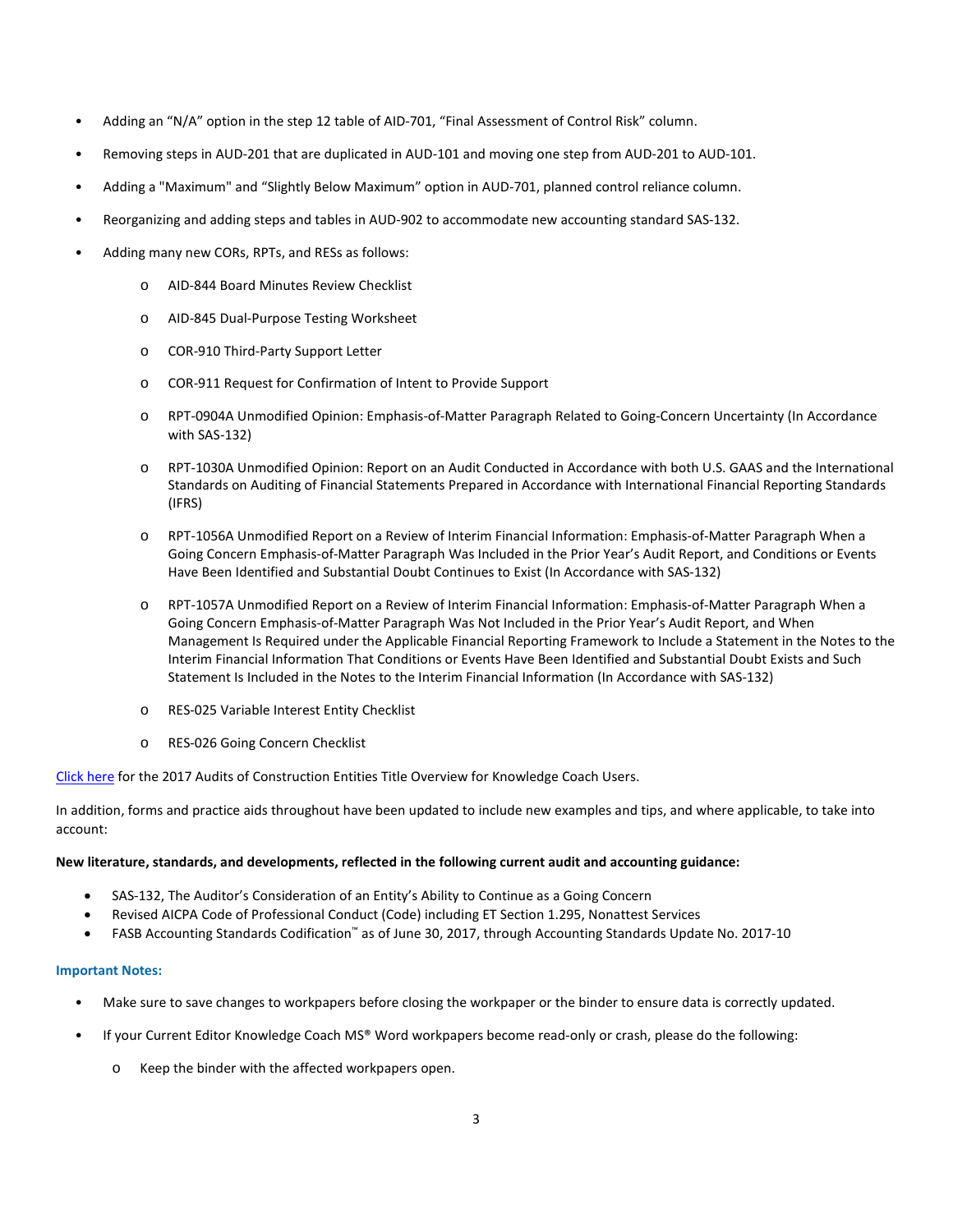o Highlight the workpaper in the binder window and go to **Tools > Save Knowledge Coach Answers**.

#### **System Requirements**

- This title requires the 2017 Financial Statement Base Title. The 2017 Financial Statement Base title MUST be installed with one of the following versions of CCH® ProSystem *fx* ® Engagement and Knowledge Coach.
	- o Engagement v7.5.100.1223 and Knowledge Coach v2.5.100.1224 available through the ProSystem *fx* Engagement v7.5 and Knowledge Coach v2.5 July Update. To identify what version you are running, please go to the **Help > About** window within the application.
	- o Engagement and Knowledge Coach v2017.1.1 or later.
- If you are upgrading from Engagement v7.1 or lower please contac[t Technical Support.](https://support.cch.com/contact)
- A minimum of 4GB of RAM is required for optimal performance when opening and navigating through Knowledge Coach workpapers.

# **Download Instructions**

If you are planning to use this title on Engagement v7.5 and Knowledge Coach v2.5, ensure you apply CCH ProSystem *fx* Engagement v7.5 and Knowledge Coach v2.5 July Update to all machines including Admin servers and terminal servers before installing the title. Review the July Updat[e release notes](https://support.cch.com/updates/Engagement/patch75/Engagement%20and%20KC%20July%202017%20Update%20Release%20Notes.pdf) for more information on deployment.

To download this title:

- 1. Navigate to the [Knowledge Coach Updates](http://support.cch.com/updates/KnowledgeCoach) section of the Engagement Support Website.
- 2. Select the Knowledge Coach Series. The series are arranged by title type, then industry.
- 3. Click on the Download File link next to the title you wish to download.

**Note**: On some occasions the content package file (.KCP) will download with the extension changed to .ZIP. If this occurs, please change the extension of the downloaded file to KCP using all capital letters.

You must install the 2017 Financial Statement Base title before installing the 2017 Knowledge Based Audits of Construction Entities.

The Financial Statement Base title is also available on th[e Knowledge Coach Update Website.](http://support.cch.com/updates/KnowledgeCoach)

The Knowledge Coach Content Package (KCP) download is a proprietary file that must be installed from within Engagement. Save this KCP file to a location on your local drive, and follow the Installation Instructions included in the Release Bulletin.

# **Installation Instructions**

Once you have downloaded your Knowledge Coach title, you will need to add it to the list of titles within CCH ProSystem *fx* Engagement. The only additional system requirement is approximately 75MB of disk space to store your Knowledge Coach Program content files. Please refer to the Engagement with Knowledge Coach Release Notes for any other system requirements.

After downloading the 2017 Knowledge Based Audits of Construction Entities, do the following:

- 1. Launch the Engagement Workpaper Management application so that the Local File Room is displayed. Select **Tools > Knowledge Coach Titles**.
- 2. The Knowledge Coach Titles window will be displayed.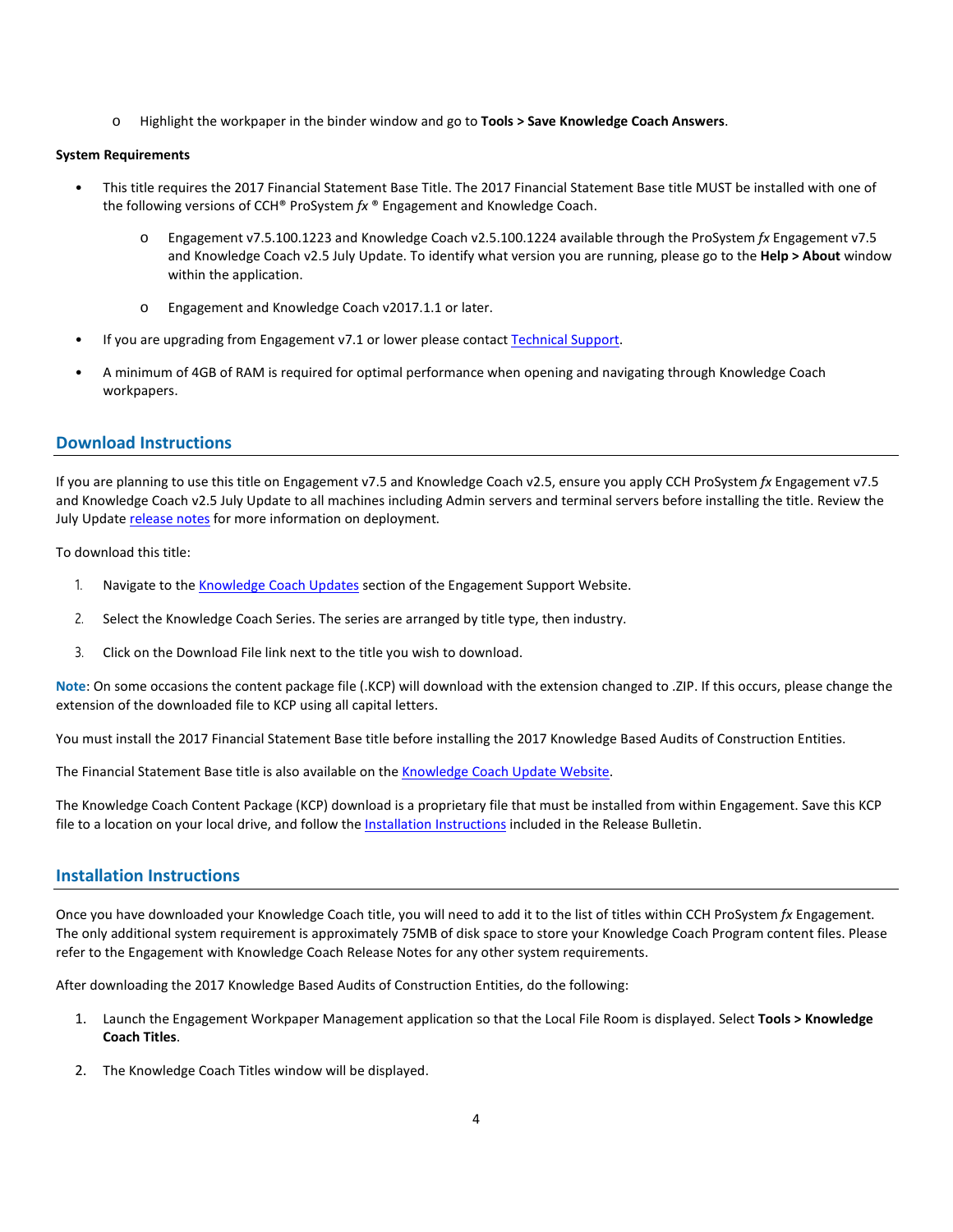- 3. Choose **Add Title**.
- 4. Browse to the title package file (\*.KCP) that you previously downloaded from the Knowledge Coach Support Web site.
- 5. Choose **Open**.
- 6. The system will display a progress indicator while the title package is added. You will receive a message that the title has been successfully installed once the process is complete.

To release a title:

- 1. Select one of the Knowledge Coach titles in the list that has been added but is not yet released.
- 2. Choose **Release Title**. The current date and time will be displayed in the Date released column, and the status will change to "Released."

**Note**: In the Engagement Admin module, add and assign a Knowledge Coach module and the applicable Knowledge Coach title license to staff before using the workpapers.

**Important**: Once the 2017 Knowledge-Based Audits of the Construction Entities title has been added and released, they will be automatically deployed to other staff members when they login to the "Office" location, or when they synchronize a binder that contains Knowledge Coach workpapers from this title.

# **Online Permission Key**

Permission key files may be downloaded from ou[r website](https://prosystemfxsupport.tax.cchgroup.com/permkey/download.aspx) or when adding or updating the new licenses within CCH ProSystem *fx* Engagement with Knowledge Coach v7.5 and higher. After updating the license file in the Engagement Admin module, licenses need to be assigned to the staff who will use 2017 Knowledge-Based Audits of Construction Entities.

If you have not already established a Single Sign-on (SSO) account with Customer Service, we urge you to do so at this time.

# CCH® Accounting Research Manager®

CCH's Accounting Research Manager ("ARM") is the most comprehensive, up-to-date and objective online database of financial reporting literature. It includes all authoritative and proposed accounting, auditing, and SEC literature, plus independent, expert-written interpretive guidance.

Available on ARM, the Knowledge-Based Audits of Construction Entities Guide helps you comply with the most recent professional standards and guidance for the conduct of audits of Construction Entities and to integrate the use of practice aids, tools, and other resources with its guidance. This publication supplements and complements the Knowledge-Based documents that are available in Knowledge Coach.

If you subscribe to an ARM library that includes Construction content, you can link directly to source material from Resources within Knowledge Coach documents. These links have been updated to refer to the accounting standards under the FASB Accounting Standards Codifications. Also, if you subscribe to the Knowledge-Based Audits of Construction Entities Guide on ARM, you can take advantage of references to the guide material from within the Knowledge Coach documents.

With Accounting Research Manager, you maximize the efficiency of your research time, while enhancing your results. Learn more about our content, our experts, and how you can request your free trial by visiting the [Accounting Research Manager website.](http://www.accountingresearchmanager.com/) You can also access the Accounting Research Manager Web site by selecting **Engagement > Binder Window > Shortcuts Bar > Guidance tab**.

## Using Your Knowledge Coach Content

To use your Knowledge Coach Workpaper Templates, do the following: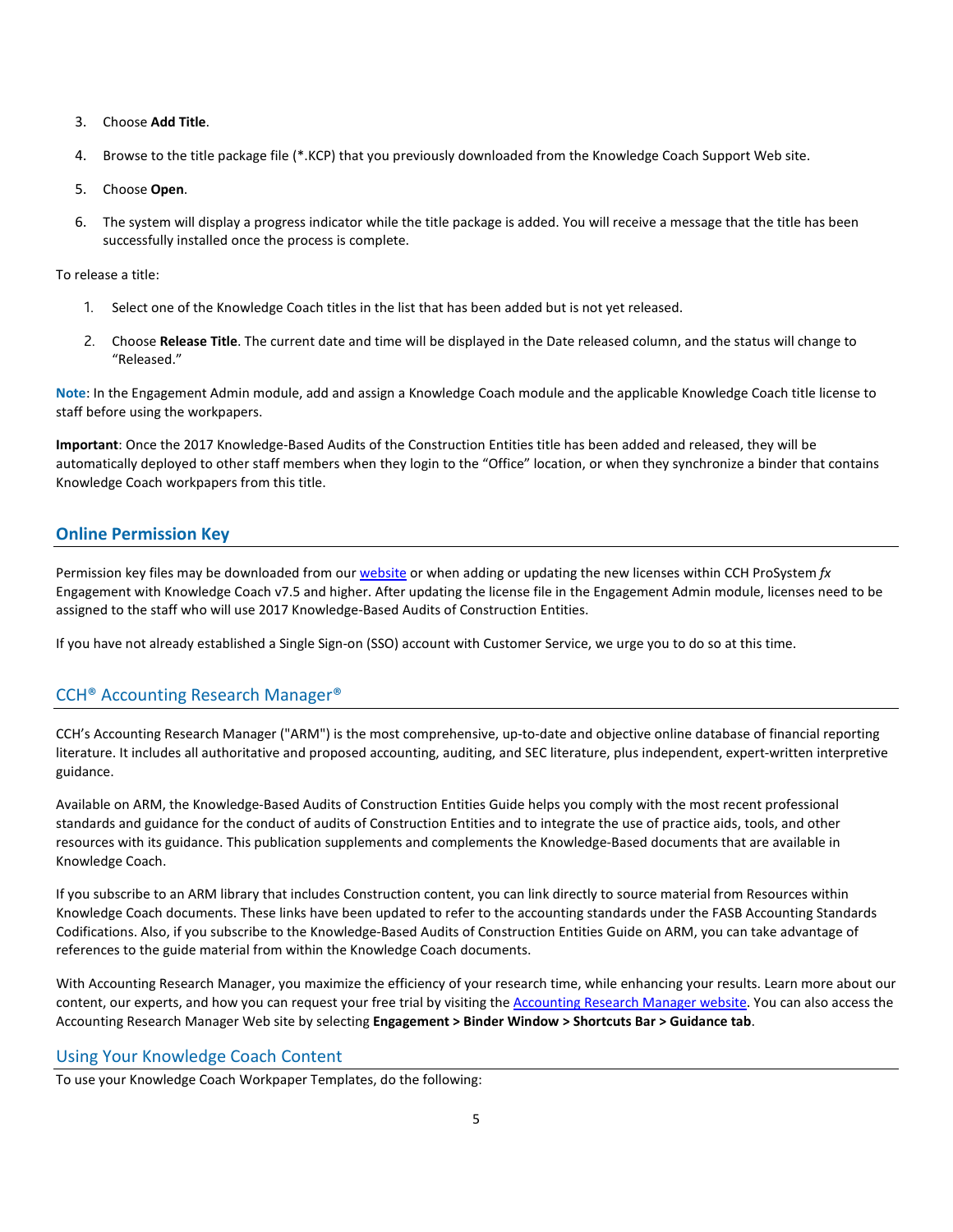- 1. Open a binder in Engagement.
- 2. Select the workpaper tab into which you would like to insert the workpaper.
- 3. Select **New Knowledge Coach Workpaper** from the toolbar or File menu.
- 4. The *New Knowledge Coach Workpaper* dialog appears (Figure 1).
- 5. Select the **New Knowledge Coach Title** with the content you would like to use. You can only select titles you have installed. The information displayed changes to reflect the workpaper organization available for the selected title.
- 6. Select the **Knowledge Coach Workpapers** to insert into your binder and click **OK**.
- 7. In the *Selected Workpaper Properties* dialog, each workpaper name is automatically loaded into the Name field. Add a **workpaper index** in the Index field and make any Name modifications you desire. You can also modify the tab location or the roll forward settings for each workpaper.
- 8. Click **OK**. The integrated Knowledge Coach workpaper is now inserted into your engagement binder.

**Note:** For more information on how to use Knowledge Coach workpapers in your binder, see the Knowledge Coach User Guide.

| New Knowledge Coach Workpaper                                                  |                                   |                                                                                                                                                                                                                                                                                                                                                                                    | $\times$                                                                                  |
|--------------------------------------------------------------------------------|-----------------------------------|------------------------------------------------------------------------------------------------------------------------------------------------------------------------------------------------------------------------------------------------------------------------------------------------------------------------------------------------------------------------------------|-------------------------------------------------------------------------------------------|
| Industry title selection<br>1Q<br>$\leftarrow$<br>2017 KBA Construction Audits | 田市<br>面一<br>面。<br>由…<br>面板工<br>面一 | Workpaper selection<br>Add independent workpapers without foundation workpapers<br>000-Resources<br>100-The Communications Hub<br>200-Pre-Engagement Procedures<br>300-Risk Assessment-Understanding the Entity & Environment<br>400-Risk Assessment-Design of Internal Controls<br>500-Assessing Risk of Material Misstatement<br>600-Audit Procedures-Response to Assessed Risks | ٠ŧ<br>$\frac{1}{160}$<br>Details of selected workpaper<br>Highlight a workpaper or select |
|                                                                                | 面目<br>面一<br>面切口                   | 700-Audit Procedures-Tests of Internal Controls<br>800-Audit Procedures-Substantive Tests<br>900-Evaluating, Concluding & Reporting Procedures                                                                                                                                                                                                                                     | a workpaper check box to see<br>details.                                                  |
| $\leq$                                                                         | ⋗                                 | OK                                                                                                                                                                                                                                                                                                                                                                                 | Help<br>Cancel                                                                            |

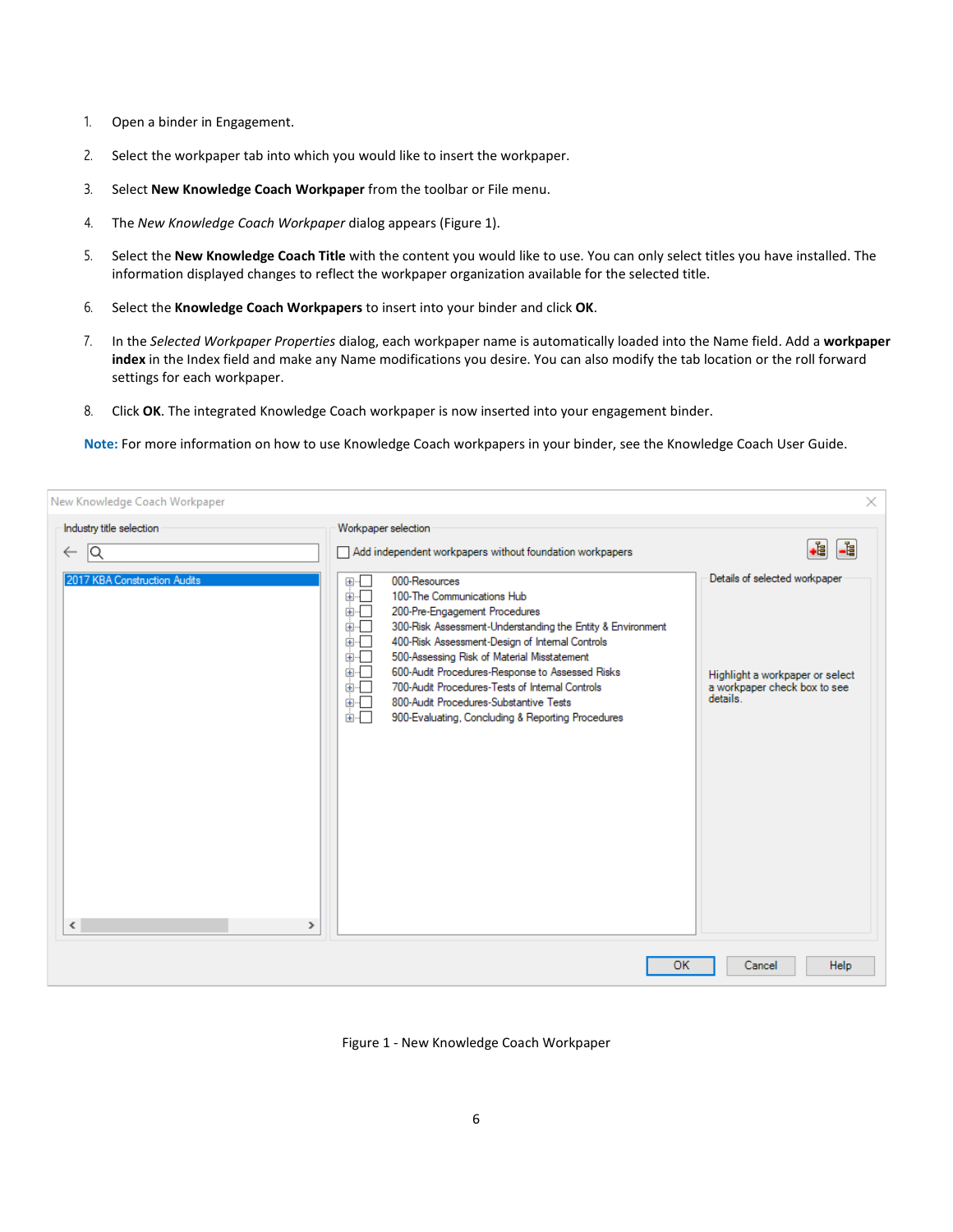# **Additional Information on Knowledge Coach and the KBA Methodology**

## **Knowledge-Based Audit (KBA) Methodology**

Allows the results of one set of procedures to become the input for the next. The key components of the KBA methodology include:

- An Overview that guides auditors through the methodology;
- Knowledge-Based Audit documents, integral to the risk assessment and overall audit processes, which contain steps and procedures required by U.S. GAAS;
- Customizable Audit Programs that take auditors through related steps and procedures;
- Practice Aids to help auditors complete steps or processes outlined in the Knowledge-Based Audit documents and Audit Programs;
- Auditor's Reports that provide a variety of sample auditor's opinions on audited financial statements; and
- Correspondence documents that provide sample letters to be used to comply with U.S. GAAS requirements and in many other common situations.
- The AICPA's Auditing Standards Board's (ASB) Risk Assessment Standards The practice aids and tools in the 2017 Knowledge-Based Audits of Construction Entities are designed around the AICPA's risk assessment and clarified standards to assist auditors of Construction entities by:
	- Facilitating compliance with GAAS;
	- Encouraging more effective audits through tailored audit programs and comprehensive practice aids;
	- Helping auditors to focus on and respond to identified audit risks; and
	- Enhancing audit documentation.

#### **CCH® ProSystem** *fx***® Knowledge Coach**

Knowledge Coach functionality allows auditors to use the Knowledge-Based-Audit methodology more efficiently by eliminating the need for duplicate entry of the same information, tailoring audit documentation to each particular engagement, and documenting the link between risks identified and procedures performed. AUD-100 Tailoring Question is a document in Knowledge Coach that presents engagement-level questions designed to aid in tailoring the engagement documentation to fit each client. Completing the questions helps the auditor avoid duplication and unnecessary workpapers.

**Note:** Before you begin your audit, please review the guidance in AUD-101 Overall Audit Program. This workpaper is intended to be your road map through a Knowledge-Based Audit methodology. You should start your audit with AUD-100 Tailoring Question Workpaper and AUD-101 Overall Audit Program.

## • **Risks**

Can be captured via the Risk Summary task pane from any Knowledge Coach workpaper by the current editor of KBA-502 Summary of Risk Assessments. This allows the user to continuously assess risks during the engagement. Several workpapers prompt the consideration of the presence of risks, but the Risk Summary task pane must be used to document those risks. All